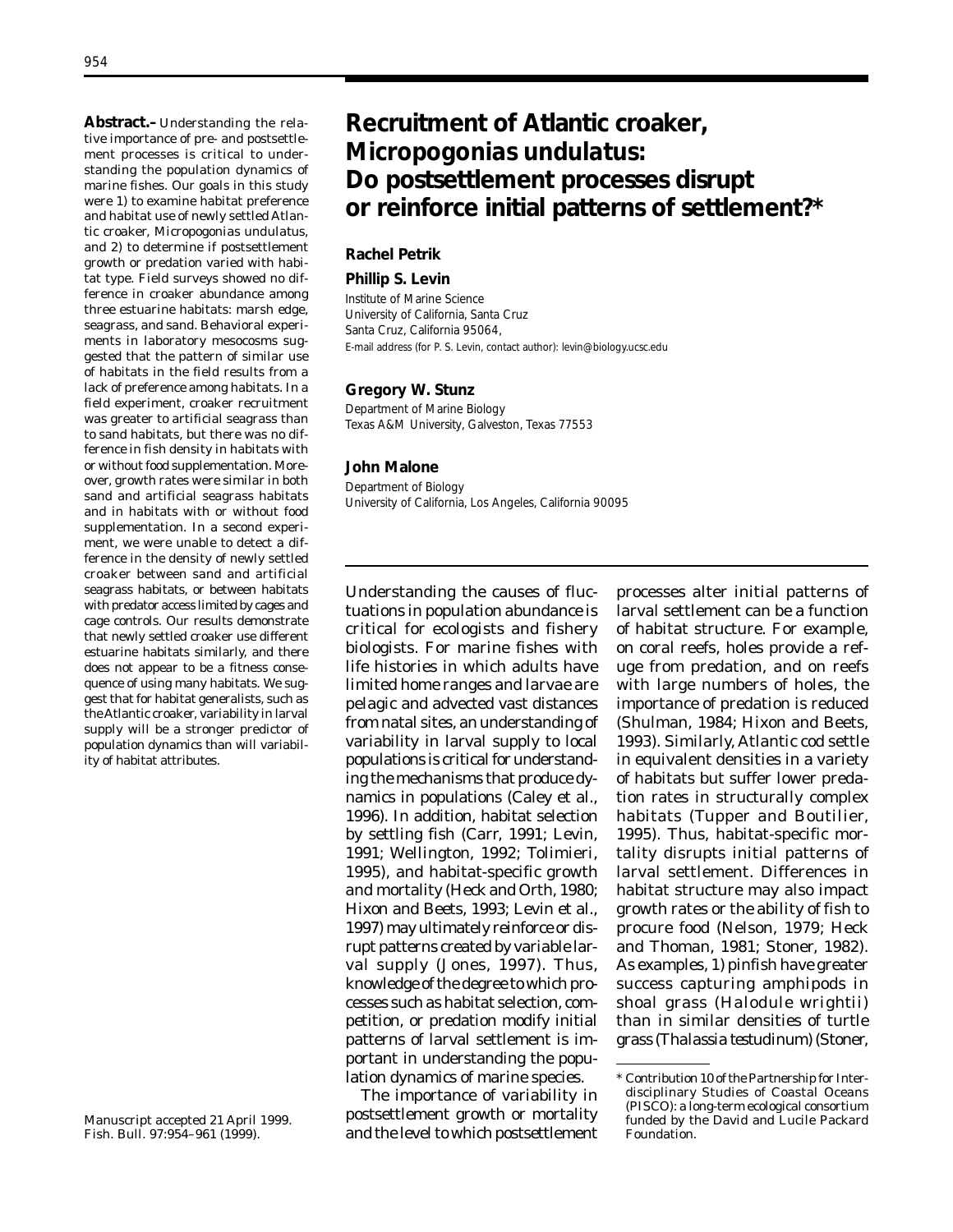1982); 2) Atlantic cod grow faster in seagrass habitats than in sand, rocky reef, or cobble habitats (Tupper and Boutilier, 1995); and 3) pinfish exhibit higher growth rates in seagrass than in sand habitats (Levin et al., 1997).

Atlantic croaker, *Micropogonias undulatus* (hereafter referred to as croaker), range from Cape Cod to Campeche Bank, Mexico (Johnson, 1978), and occur both offshore and in estuaries in a variety of habitats including mud, sand, and seagrass (White and Chittenden, 1977; Johnson, 1978; Rooker et al., 1998). Croaker are an important component of commercial fisheries in the Gulf of Mexico and southeastern United States, often dominating bottom fish landings, and are an important sport fishery in this region (Lassuy, 1983). In the Gulf of Mexico, croaker spawn over the continental shelf or near inlets from September to May with peak levels occurring before January (Johnson, 1978; Cowan, 1988; Cowan and Shaw, 1988). Larval croaker then move toward shore and may be transported hundreds of kilometers before entering estuarine nursery grounds (Cowan and Shaw, 1988; Norcross, 1991). In Texas, recruitment of croaker peaks in November (Rooker et al., 1998). It is not clear whether variability in abundance of juvenile croaker is the result of variability in larval supply or differential postsettlement growth and mortality.

The delivery of larval croaker recruits to estuarine nursery habitats is dependent on large-scale oceanographic processes (Cowan and Shaw, 1988). Once fish arrive at estuaries, delivery into suitable habitats is dependent on currents and tidal processes (Norcross, 1991). As fish that are competent to settle approach nursery grounds they have the opportunity to choose specific microhabitats. In this paper we examined patterns of microhabitat preference and use by newly settled croaker, as well as the consequences of microhabitat associations. Specifically we asked 1) Do croaker have specific microhabitat preferences and are these preferences reflected in patterns of abundance in the field? 2) Does food supply limit the number or growth rates of croaker recruits in different habitats? 3) Does predation determine the number of recruits in different habitats?

# **Methods**

### **Habitat use by newly recruited croaker**

To determine what habitats newly recruited Atlantic croaker use, we conducted a field survey during November 1996 at Christmas Bay (29°03'N, 95°10'W), near Galveston, TX. Christmas Bay is a shallow estuary and contains the most easterly well-developed seagrass bed in Texas. A detailed description of this site can be found in Thomas et al. (1990). The seagrass bed is dominated by *Halodule wrightii* with an average density of 10,469 shoots/m2 (SE=461). An epibenthic sled was used to quantify fish abundance in three habitats: bare sand, seagrass meadow, and marsh edge. We defined marsh edge habitat as the subtidal substrata directly adjacent to a *Spartina alterniflora* marsh. The sled consisted of a 0.66 m  $\times$ 0.5 m opening fitted with a 3-m long net (1-mm mesh) with a removable codend. Habitats were sampled by placing the sled on the substratum, extending a 15-m rope in a semicircular fashion (to avoid disturbing sampling area) and pulling the sled through a  $10\text{-m}^2$ area. Each habitat was sampled four times at two different sites, resulting in eight samples per habitat type. Differences in croaker density were examined with a two-way analysis of variance with both site and habitat type as fixed effects. In this and subsequent analyses, if we failed to reject the null hypothesis of no difference in croaker abundance between habitats, then power analysis was performed. If statistical power was low, we calculated the number of replicates required to achieve sufficient power to accept the null hypothesis.

To examine habitat preference we performed choice experiments in laboratory mesocosms. Six 117-L mesocosms were constructed from round circular plastic tanks (41.3 cm diameter  $\times$  60 cm). The mesocosms were filled with 5 cm of sand, a plastic mesh screen was placed on top of the sand, and an additional 5 cm of sand was placed over the mesh. Each tank was filled with filtered seawater and maintained at ambient light and temperatures. We divided mesocosms in half, with each half randomly receiving a sand or grass habitat. Sand habitat was the sand bottom described above. To construct seagrass habitats, cores of seagrass were randomly collected from the field and brought to the laboratory where they were washed and dipped in fresh water. After leaves were wiped to remove any epiphytic growth, the cores were planted in each mesocosm.

One croaker (15–20 mm SL) was introduced to the center of each mesocosm and monitored for any abnormal behavior for 24 h. After the initial acclimation period, the location of each croaker was visually determined hourly for ten consecutive hours. Visual observations were performed by a single observer peering into the mesocosm, without disturbing the fish. This was repeated for six mesocosms over two days for a total of 12 mesocosm observations. New fish were used for each trial. Percent occurrence in each habitat was determined for all twelve trials. A one-way *t*-test determined if percent occurrence in seagrass was different from 50%.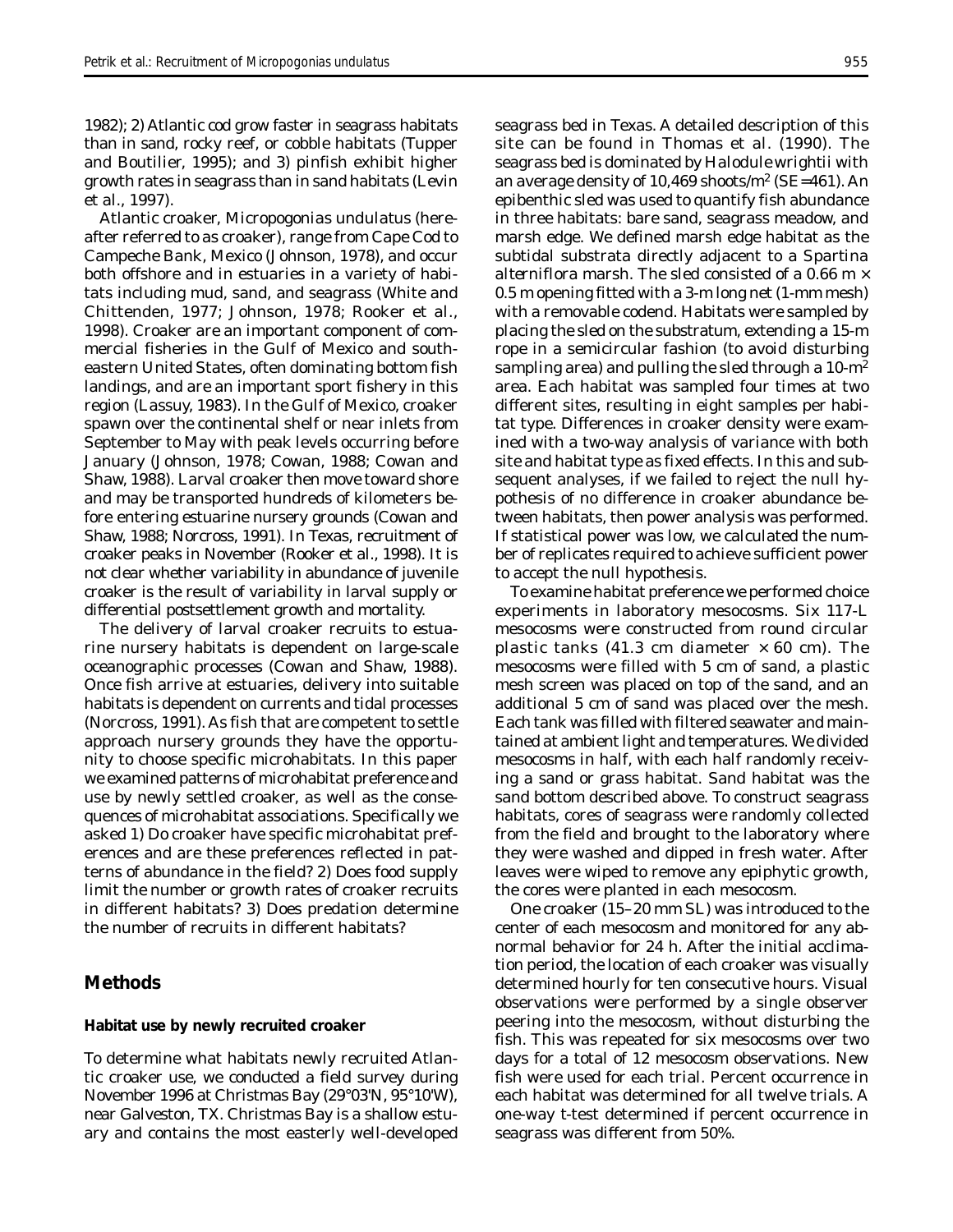# **Effects of food supply on recruitment and growth of croaker in varying habitats**

Field experiments were conducted in East Lagoon, located at the eastern most end of Galveston Island, TX (29°20'N, 94°44'W). East Lagoon is 1.6 km long, 0.48 km wide, and has a maximum depth of 4.6 m. Water is exchanged tidally by means of seven 0.92 mdiameter cement culverts with the Galveston Ship Channel, which runs from the Gulf of Mexico into Galveston Bay. A detailed description of this site can be found in Levin et al. (1997). Seagrass, once widespread in Galveston Bay, including East Lagoon, has decreased by 90% from peak levels (Pulich and White, 1991); no natural seagrass habitats presently are found in East Lagoon. The absence of natural seagrass beds allowed us to establish artificial seagrass beds with desired characteristics, without the confounding effects of a natural seagrass bed. Experiments were located >8 m from the *Spartina alterniflora* dominated marsh edge and placed at an average low tide depth of 42 cm.

To test the null hypothesis that food supply does not limit abundance or growth rates of croaker recruits in different habitats, we conducted an experiment in which food supply was manipulated in sand and seagrass habitats. On 20 February 1996 we created five blocks each consisting of four 1-m2 experimental plots. Within each block, food supply and habitat type were manipulated orthogonally. To control for differences in seagrass structure or seagrassassociated food resources, we used artificial seagrass habitats. Artificial seagrass habitats were constructed from a 1-m2 polyvinylchoride (PVC) (1.3 cm diameter) frame, strung with monofilament to form a grid consisting of 576 points. At each of these points a 16 cm  $\times$  .5 cm strand of green ribbon was woven in, such that the frame consisted of 576 shoots of seagrass, each shoot having two leaves. No excessive fouling was observed on the frame or ribbon for the duration of the experiment. We performed a preliminary experiment to determine if the structure of the PVC-frame would attract more fish recruits than bare sand, and no difference was found between the bare sand plot and the PVC-frame  $(F_{2,23}=0.512,$  $\alpha$ =0.61, 1- $\beta$ =0.76). Consequently we performed subsequent experiments without a PVC-frame control.

Food supply was experimentally manipulated with feeding tubes in each experimental plot. Feeding tubes were constructed of a 7.5-cm diameter length of PVC pipe attached to a 1.3-cm diameter PVC pipe stake, with the bottom of the tube about 15 cm from the substratum, and the top always above the water line. We provided supplemental food daily for seven days, from 23 February to 3 March 1996, to half of

the sand and seagrass replicates (i.e. five sand and five seagrass plots received food). Food consisted of 200 g of fish flesh and 300 mL of water blended to produce plankton-size particles (Forrester, 1990; Levin et al., 1997). The fish purée was placed in ice cube trays and frozen. Each frozen cube yielded 11.8 g of fish flesh. One cube of frozen food was placed in the feeding tubes of appropriate replicates, whereas control plots received one ice cube and no food was added. As the ice cube containing food melted, it delivered a continuous stream of particles to the habitat for 5–15 min. We observed fish readily consuming the supplemented food in both the field and laboratory.

On 4 March 1996, the experiment was terminated by sampling each plot. Recruit density was quantified by using 1 m<sup>3</sup> ( $1 \times 1 \times 1$  m) drop samplers (Zimmerman et al., 1984; Fonseca et al., 1990). Drop samplers were constructed of 9.5-mm diameter rebar covered on four sides with taut 2-mm nylon mesh. A dip net ( $90 \times 100$  cm, 2-mm nylon mesh) was used to retrieve fish from the samplers, and replicates were considered adequately sampled when five consecutive passes of the dip net yielded no fish (Fonseca et al., 1990). A blocked two-factor analysis of variance was used to test the hypotheses that the abundance of newly recruited croaker did not vary among habitat or food supplemented treatments.

Five fish from each replicate were haphazardly selected for further analysis. We measured the 80 selected fish to the nearest 0.1 mm (SL), removed their otoliths, and stored them in immersion oil for one week. Fish age was then determined by enumerating the daily growth rings on the lapillar otolith by using an image analysis system. The existence of daily rings on croaker otoliths has been validated previously (Nixon and Jones, 1997). Each otolith was examined independently three times. If two of the three counts did not agree, the fish was discarded and another selected. When two of the three counts were the same, that count was used as a datum in the analysis.

Differences in growth rates were examined by using otolith microstructure. Because otolith diameter was correlated to fish length (*r*=0.73, *n*=75), we used otolith measures as a proxy for growth rate. Measurements were taken inward from the edge of the otolith to the seventh ring. This distance corresponded to growth during our seven days of food supplementation. Otolith distances  $(\mu)$  were then converted into daily growth rates (mm SL/day), by using the following equation generated from a regression of otolith diameter on fish length:

 $Growth = [(otolith distance + 0.002) / 0.014]/7.$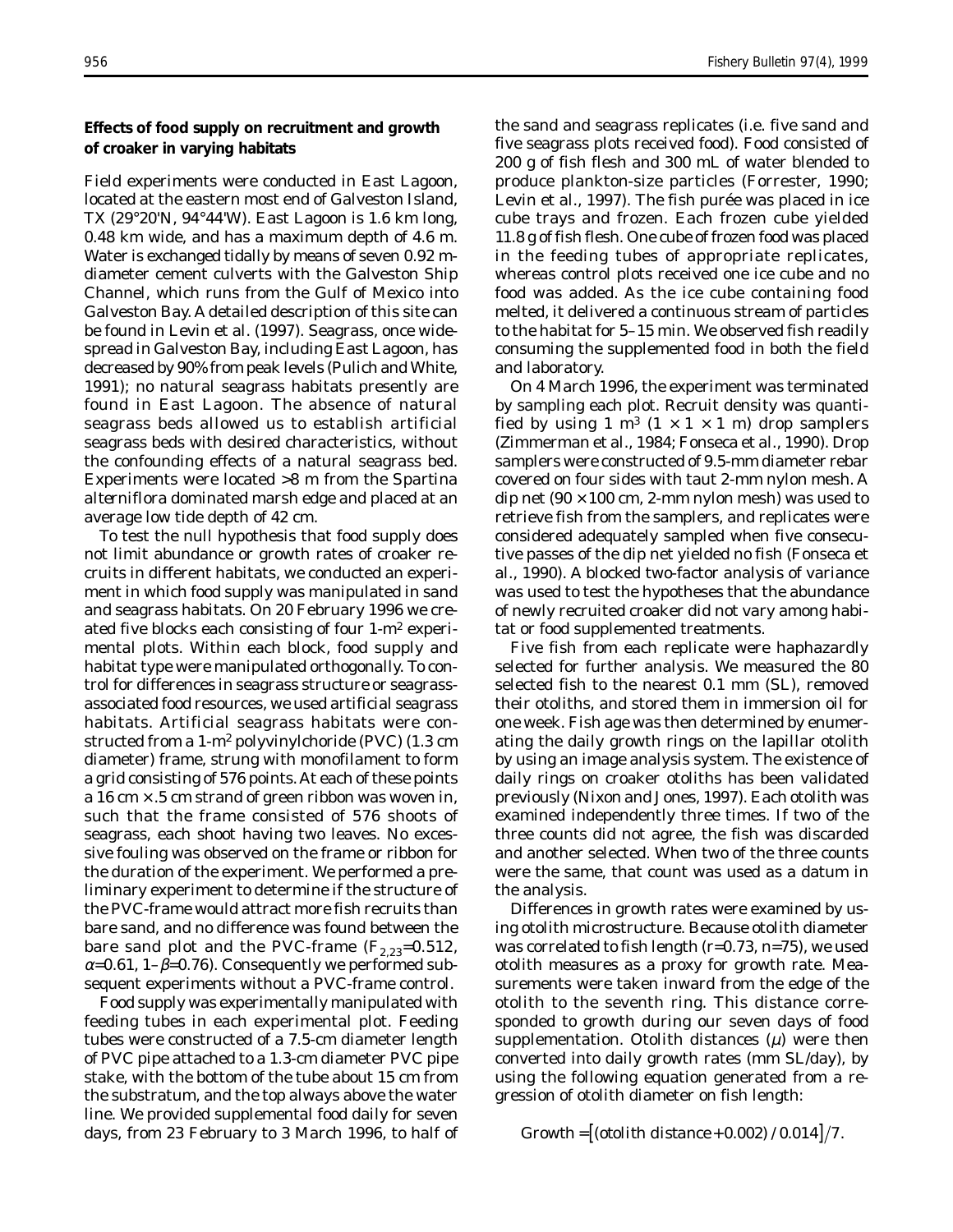We used a blocked two-factor analysis of variance to test the hypothesis that growth rates did not vary among habitat or food supplementation treatments.

# **Effects of predation on recruitment of croaker to varying habitats**

The null hypothesis that predation has no effect on recruitment of croaker in sand or seagrass habitats was tested by using cages to limit predator access to experimental plots. On 18 March 1996, a fortuitous seasonal low tide completely exposed the study site to air, allowing us to erect cages and to ensure that no recruits or predators occupied the cages at the start of the experiment. Cages  $(2 \times 2 \times 1$  m) were constructed with 25-mm mesh on four sides, whereas cage controls had mesh on two sides. Mesh was large enough to be transparent to croaker recruits, but fine enough to prevent predators from entering the cages. A randomized block design was employed, with habitat (sand or grass) and predator access (cage or cage control) as fixed effects. Replicates were placed 8 m apart, and blocks were separated by 10 m. The experiment was terminated after 7 d. Drop samplers were used to quantify recruits as described previously.

# **Results**

# **Habitat preference and use by newly recruited croaker**

The density of newly settled croaker (mean TL=14.48, SE=0.15) did not differ among sand, seagrass, or marsh edge habitats ( $F_{2,18}=0.86$ ,  $\alpha=0.44$ ,  $\beta=0.13$ ) (Fig. 1). The density of croaker recruits also did not vary between sites  $(F_{1,18}=0.09, \alpha=0.77)$  and the interaction between habitat and site was not significant  $(F_{2,12}=1.07, \alpha=0.37)$ .

Our observation on the behavior of croaker recruits in mesocosms did not reveal a preference between sand and seagrass habitats (one way *t*-test, *t*=1.64, df=11,  $\alpha$ =0.13). An average of 36% (SE=16) of the time was spent in seagrass, and 64% (SE=16) in sand.

# **Effects of food supply on croaker recruitment and growth in varying habitats**

The abundance of newly settled croaker differed between experimental habitats  $(F_{1,11}=5.98, \alpha=0.03)$  with greater recruitment in sand ( $\overline{X}$ =31.6/m<sup>2</sup>, SE=6.5) than in seagrass habitats ( $\overline{X}$ =13.7/m<sup>2</sup>, SE=5.9) (Fig. 2). Conversely, we did not detect a difference  $(F_{1,11}=0.13, \alpha=0.73)$  in the number of croaker in foodsupplemented plots ( $X=23.2/m^2$ , SE=8.3), compared



tats: marsh edge (edge), seagrass bed (grass), and barren sand (sand). *P* values from two-way analysis of variance.



with control plots ( $\overline{X}$ =22.1/m<sup>2</sup>, SE=4.1) (Fig. 2). The interaction between habitat and food-supplementation was not significant ( $F_{1,11}$ =0.96,  $\alpha$ =0.35). The statistical power of this experiment was low  $(1-\beta=0.18)$ ;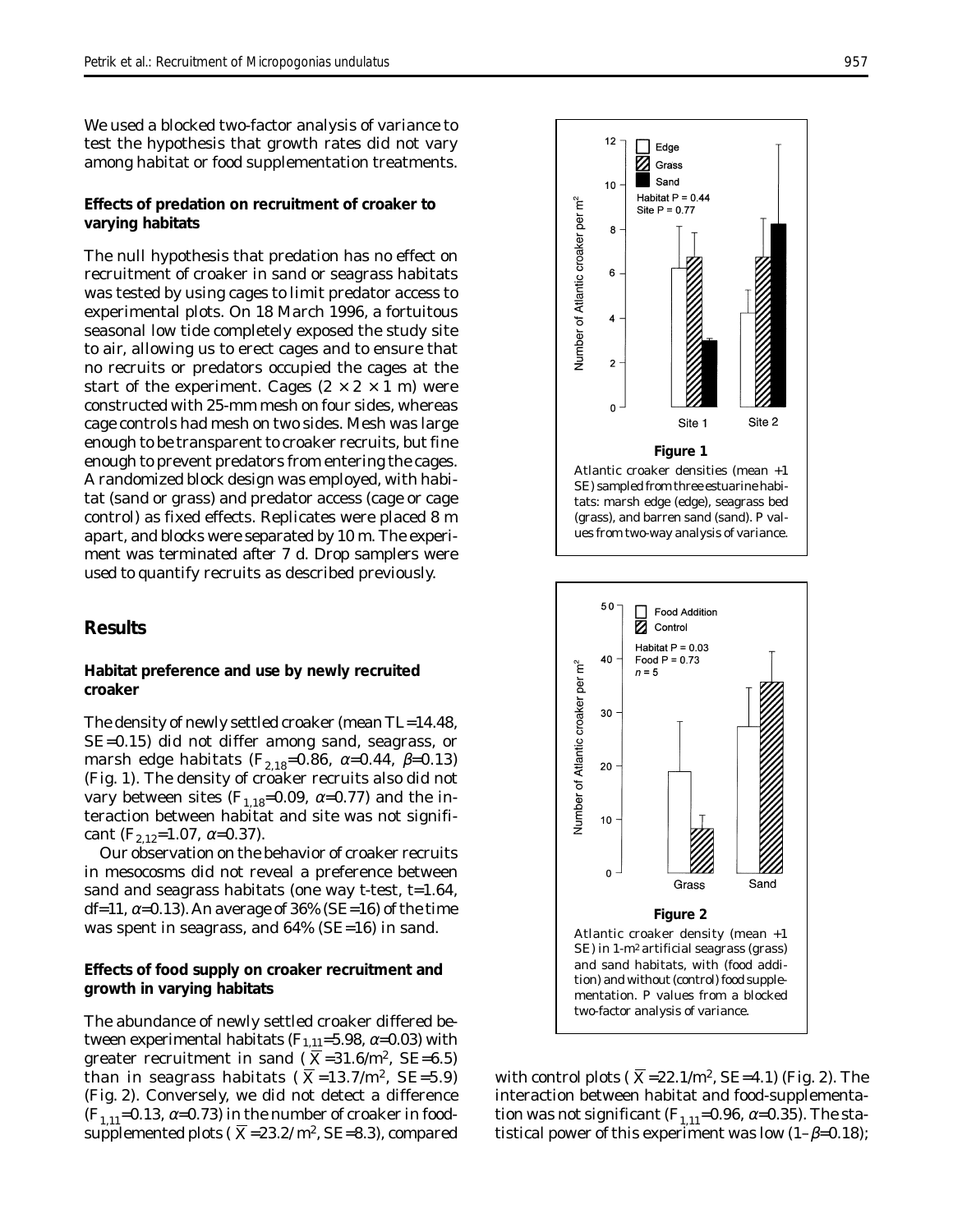

however, given the small difference in average croaker density between food-supplementation and control plots  $(1.1/m<sup>2</sup>)$  and the high within-treatment variation, we would have needed 55 replicates to achieve sufficient power  $(1-\beta=0.95)$  to accept the null hypothesis of no difference between treatment means.

Growth rates of newly recruited croaker were the same in sand and grass habitats  $(F_{1,70}=2.79, \alpha=0.09,$  $\beta$ <0.001), as well as with or without food supplementation ( $F_{1,70}$ =0.26,  $\alpha$ =0.61,  $\beta$ =0.004) (Fig. 3). The interaction between habitat and food-supplementation on the growth rate of newly recruited croaker was not significant  $(F_{1,70}=0.49, \alpha=0.49)$ . Growth averaged  $0.148$  mm SL/day (SE=0.03) in grass and 0.158 mm (SE=0.03) in sand. Average growth rates of 0.153 mm/ day (SE=0.03) were observed for both control and food addition treatments (Fig. 3). These growth rates are similar to growth rates reported elsewhere (Warlen, 1981; Cowan, 1988; Nixon and Jones, 1997), suggesting that our back calculation of growth rates from otolith measures were not seriously biased.

## **Effects of predation on recruitment of croaker to varying habitats**

When we examined recruitment of croaker to experimental plots with or without predator access, we were



unable to detect an effect of predation on croaker recruitment ( $F_{1,12}$ =0.01, α=0.92) (Fig. 4). Croaker density averaged  $10.7/m^2$  (SE=3.8) in the caged replicates, and  $15.8/m^2$  (SE=10.1) in cage controls (Fig. 4). In contrast with the food supplementation experiment, we did not detect a difference in recruitment between grass and sand habitats  $(F_{1,12}=0.96, \alpha=0.34)$ (Fig. 4). The interaction between habitat and predator access was also not significant  $(F_{1,12}=0.10,$  $\alpha$ =0.76). This experiment also suffered from low power (1–β=0.06). Sufficient power to accept the null hypothesis of no difference in croaker density between cage and cage-control treatments  $(1-\beta=0.95)$ , would have required 550 replicates.

# **Discussion**

Recruitment of fishes with open populations is affected by variability in larval supply (Jenkins et al., 1996; Hamer and Jenkins, 1997), habitat selection by settling larvae (Bell et al., 1987) and postsettlement mortality (Orth et al., 1984), growth (Levin et al., 1997), and migration (Sogard, 1989). Understanding how these processes interact with each other to determine population size has been a major focus of researchers on tropical and temperate reefs (Doherty and Williams, 1988; Caley et al., 1996) and recently in seagrass meadows (Bell et al., 1987; Jenkins et al., 1996; Hamer and Jenkins, 1997). There has also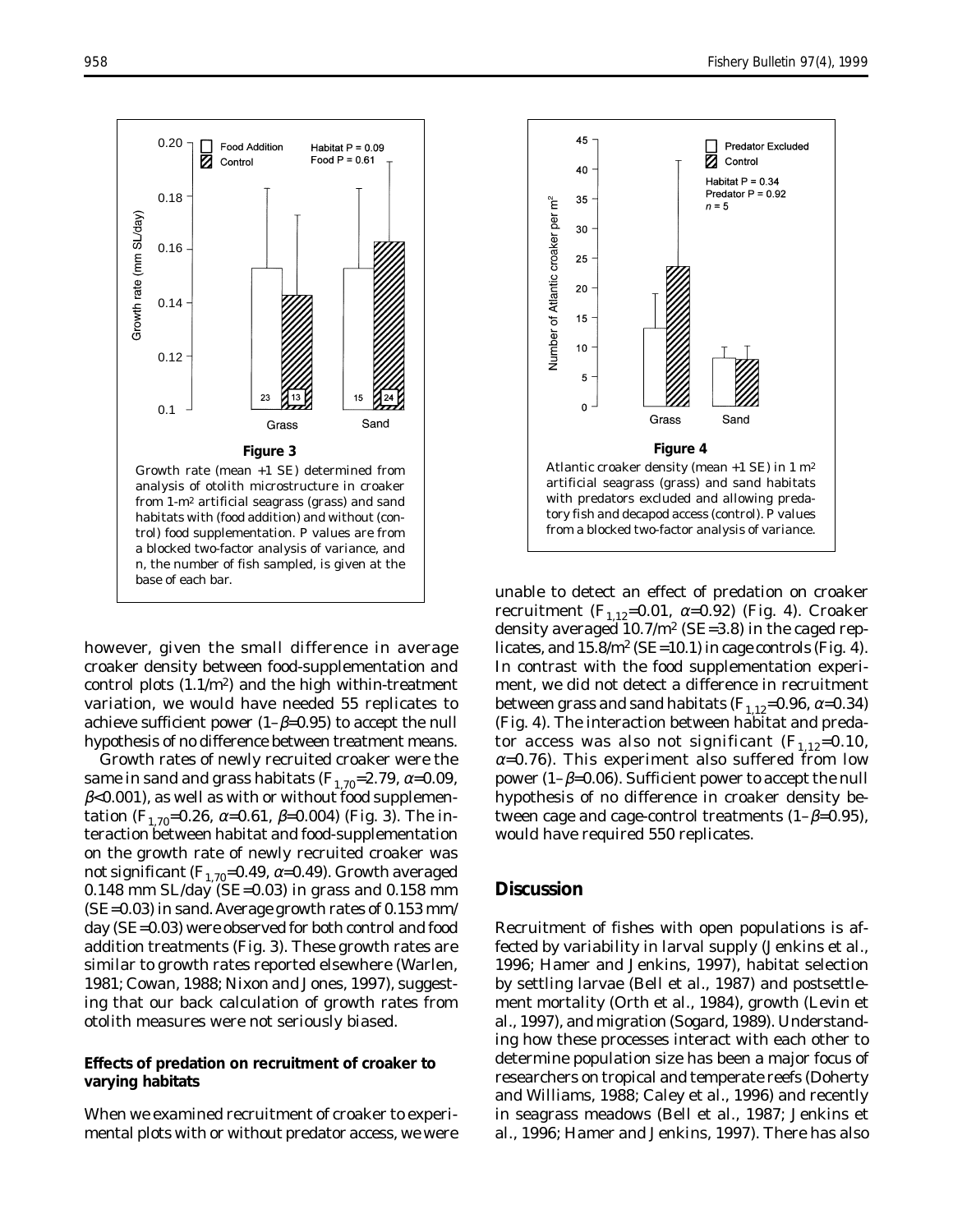been a growing awareness that understanding how demographic processes vary with habitat structure will be critical for predicting population size in fishes that occur in heterogeneous habitats (Levin, 1994). In this study we examined patterns of abundance of newly settled Atlantic croaker and demonstrated that these fish use different estuarine habitats similarly. The results of our mesocosm experiment suggest that the pattern of similar recruitment in different habitats results from a lack of preference for specific habitats. In addition, when we investigated habitat differences in postsettlement growth or survivorship, we were unable to detect strong consequences of using one habitat over another.

We found no evidence suggesting that habitat selection by settling larvae and habitat-specific postsettlement mortality are important in determining population size in croaker; however, this conclusion is based on nonsignificant statistical tests rather than explicit acceptance of the null hypothesis of no difference between treatments. Recent reviews have stressed the importance of power analysis in detecting a type-II errors (Peterman, 1990; Reed and Blaustein, 1995; Thomas and Juanes, 1996), and because we wished to draw conclusions from "negative" results, power analysis was particularly important. In this study, when a difference between treatment means was not detected, we examined power in an attempt to determine our ability to accept the null hypothesis. If the power of the test was too low to accept the null hypothesis ( $\beta \leq 0.05$ ), the number of replicates required to achieve this power level was calculated. For example, no difference was detected in mean croaker number between plots from which predators were excluded and control plots, but the power of this experiment was low  $(1-\beta=0.06)$ . Sufficient power to be able to accept the null hypothesis, would have required 550 replicates. Our level of replication was inadequate because of the extreme variability in croaker densities among experimental plots—variation likely produced by a combination of stochastic settlement and habitat-specific mortality. The effect of this variability was to weaken the power of our experiments to detect small, but real differences among treatments. Although our experimental design precluded the detection of small treatment effects, the high number of replicates required to detect these small effects suggests that other processes are likely to be more important in determining variability in abundance.

Although many estuarine species select vegetated over unvegetated habitat at settlement (Orth et al., 1984), in some cases, initial patterns of settlement have little to do with habitat selection by individual organisms. Settlement may occur at the first suit-

able habitat encountered regardless of specific attributes of that habitat (Bell and Westoby, 1986). Additionally, current patterns may exclude delivery of competent larvae to some habitats (Morgan et al., 1996); therefore, even ideal habitats may seldom receive recruits. In such cases, larvae do not select against a habitat, instead that habitat is never an available choice. By experimentally providing habitats, and by using a blocked sampling design such that all habitats were available in a particular location, we eliminated the possibility that settling croaker would not have the opportunity to choose a habitat. In our field sampling and experiments, croaker had the opportunity to choose between vegetated and unvegetated habitats, but they did not consistently choose one habitat over another. By contrast, in an identical experiment performed at the same time and in the same study site, pinfish (*Lagodon rhomboides*) showed strong responses to habitat, food supply, and predators (Levin et al., 1997). Pinfish occurred in much higher densities in vegetated than in unvegetated habitats and also grew faster in grass habitats supplemented with food than in unsupplemented or unvegetated habitats. In addition, the presence of predators reduced pinfish numbers by 50%. The pinfish and croaker occupying experimental plots were similar in size (15–25 mm SL), and at this size the diets of the two species are similar (Darcy, 1985; Soto et al., 1998). Thus, it is likely that the lack of response by croaker to the habitat attributes we investigated is the result of characteristics of the species rather than an artifact of sampling or experimental design.

Selection for specific habitats at settlement may overwhelm variation in larval supply, thus producing variability in recruitment that is associated with the preferred habitat. This appears to be the case for pinfish (Levin et al., 1997). Although croaker often form part of fish assemblages within seagrass (Rooker et al., 1998), they appear to have broad microhabitat preferences, and our results suggest that there is no strong fitness consequences for croaker using vegetated versus unvegetated habitats. As a result, resources associated with the benthic habitat seem unlikely to determine population size of newly recruiting croaker. Rather, where and when larvae that are competent to settle are delivered should determine population size in croaker. The contrasting results for croaker and pinfish may reflect a more general difference in the processes determining population sizes of fish. For fishes, such as pinfish, where settling larvae select specific habitats and postsettlement processes reinforce initial settlement patterns, spatial and temporal variability in habitat should be a strong predictor of future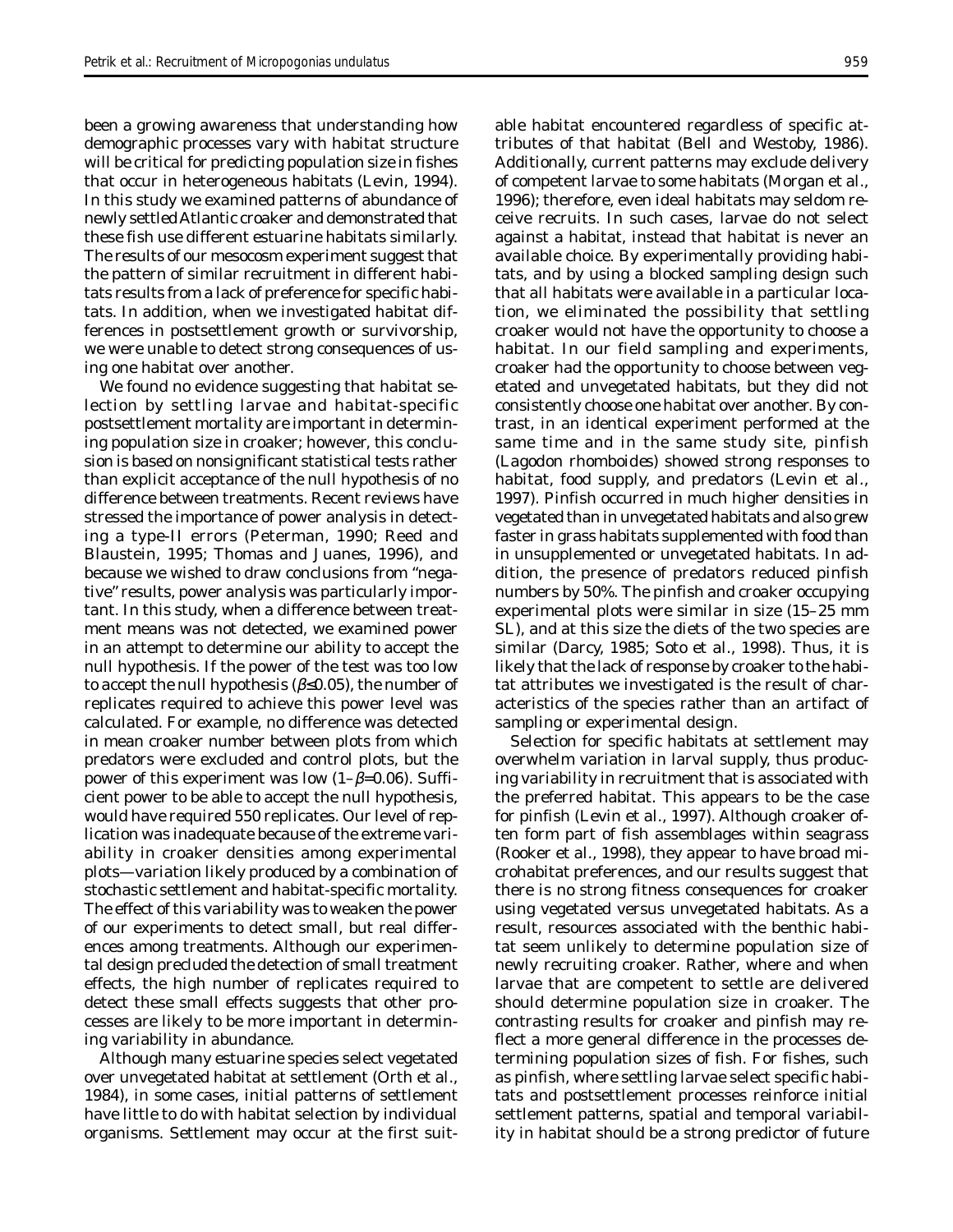population size. Habitat generalists, such as croaker, can occupy a range of habitats in any particular location, and thus variability in a specific resource may not determine population size. Consequently, processes affecting larval supply will be more important predictors of population size than resource-related characteristics.

Generalizations about the relative importance of processes affecting recruitment in fishes have been elusive (Caley et al., 1996). Although it is widely recognized that understanding the roles of both pre- and postsettlement is critical, there is still little consensus on the relative importance of different processes in determining population size. We suggest that neglecting the behavioral and ecological characteristics of individual species may be a major obstacle in reaching widely accepted generalizations about processes affecting recruitment. By performing similar experiments on different species we may uncover generalizations about processes affecting fish populations that have thus far been difficult to attain.

# **Acknowledgments**

We greatly appreciate the assistance in the field provided by T. P. Good and comments on the manuscript by B. Finley and J. Rooker. Support for this project was provided by Texas SeaGrant NA56RG0388 project R/F-67 with supplemental support from a MARFIN grant from NOAA and NSF grant DEB-9610353.

# **Literature cited**

- **Bell, J. D., and M. Westoby.**
	- **1986.** Abundance of macrofauna in dense seagrass is due to habitat preference not predation. Oecologia 68:205– 209.
- **Bell, J. D., M. Westoby, and A. S. Steffe.**
	- **1987.** Fish larvae settling in seagrass: do they discriminate between beds of different leaf density? J. Exp. Mar. Biol. Ecol. 111:133–144.
- **Caley, M. J., M. H. Carr, M. A. Hixon, T. P. Hughes,**

```
G. P. Jones, and B. A. Menge.
```
**Carr, M. H.**

**1991.** Habitat selection and recruitment of an assemblage of temperate zone reef fishes. J. Exp. Mar. Biol. Ecol. 146:113–137.

**Cowan, J. H., Jr.**

**1988.** Age and growth of Atlantic croaker, *Micropogonias undulatus*, larvae collected in the coastal waters on the northern Gulf of Mexico as determined by increments in saccular otoliths. Bull. Mar. Sci. 42(3):349–357.

### **Cowan, J. H., and R. F. Shaw.**

**1988.** The distribution, abundance, and transport of larval

sciaenids collected during winter and early spring from the continental shelf waters off west Louisiana. Fish. Bull. 86(1):129–142.

### **Darcy, G. H.**

**1985.** Synopsis of biological data on the pinfish*, Lagodon rhomboides* (Pisces: Sparidae). U.S. Dep. Commer., NOAA Technical Report NMFS 23, FAO Fisheries Synopsis 141.

**Doherty, P. J., and D. McB. Williams.**

**1988.** The replenishment of coral reef fish populations. Oceanogr. Mar. Biol. Ann. Rev. 26:487–551.

### **Fonseca, M. S., W. J. Kenworthy, D. R. Colby,**

#### **K. A. Rittmaster, and G. W. Thayer.**

**1990.** Comparisons of fauna among natural and transplanted eelgrass *Zostera marina* meadows: criteria for mitigation. Mar. Ecol. Prog. Ser. 65:251–264.

**Forrester, G. E.**

- **1990.** Factors influencing the juvenile demography of a coral reef fish. Ecology 71:1666–1681.
- **Hamer, P. A., and G. P. Jenkins.**
	- **1997.** Larval supply and short-term recruitment of a temperate zone demersal fish, the King George whiting, *Sillaginodes punctata* Cuvier and Valenciennes, to an embayment in south-eastern Australia. J. Exp. Mar. Biol. Ecol. 208(1–2):197–214.

**Heck, K. L., Jr., and R. J. Orth.**

- **1980.** Structured components of eelgrass (*Zostera marina*) meadows in the lower Chesapeake Bay: decapod crustaceans. Estuaries 3:289–295.
- **Heck, K. L., and T. A. Thoman.**

**1981.** Experiments on predator-prey interactions in vegetated habitats. J. Exp. Mar. Biol. Ecol. 53:125–134.

**Hixon, M. A., and J. P. Beets.**

**1993.** Predation, prey refuges and the structure of coralreef fish assemblages. Ecol. Monogr. 63(1):77–101.

- **Jenkins, G. P., M. J. Wheatley, and A. G. B. Poore.**
	- **1996.** Spatial variation in recruitment, growth, and feeding of postsettlement King George whiting, *Sillaginodes punctata*, associated with seagrass beds of Port Phillip Bay, Australia. Can. J. Fish. Aquat. Sci. 53:350–359.

#### **Johnson, G. D.**

- **1978.** *Micropogonias undulatus* (Linnaeus), Atlantic croaker. U.S. Fish and Wildlife Service FWS/OBS-78/12, p. 227–233.
- **Jones, G. P.**

**1997.** Relationships between recruitment and postrecruitment processes in lagoonal populations of two coral reef fishes. J. Exp. Mar. Biol. Ecol. 213:231–246.

**Lassuy, D. R.**

**1983.** Atlantic croaker. Species profiles: life histories and environmental requirements (Gulf of Mexico). U.S. Fish and Wildlife Service FWS/OBS-82-11.3.

- **1991.** Effects of microhabitat on recruitment variation in a Gulf of Maine reef fish. Mar. Ecol. Prog. Ser. 75(2-3):183– 189.
- **1994.** Small-scale recruitment variation in a temperate fish: the roles of macrophytes and food supply. Environ. Biol. Fish. 40:271–281.

#### **Levin, P., R. Petrik, and J. Malone.**

- **1997.** Interactive effects of habitat selection, food supply and predation on recruitment of an estuarine fish. Oecologia 112:55–63.
- **Morgan, S. G., R. K. Zimmer-Faust, K. L. Heck Jr., and L. D. Coen.**
	- **1996.** Population regulation of blues crabs *Callinectes sapidus* in the northern Gulf of Mexico: postlarval supply. Mar. Ecol. Prog. Ser. 133:73–88.

**<sup>1996.</sup>** Recruitment and the local dynamics of open marine populations. Ann. Rev. Ecol. Syst. 27:477–500.

**Levin, P. S.**